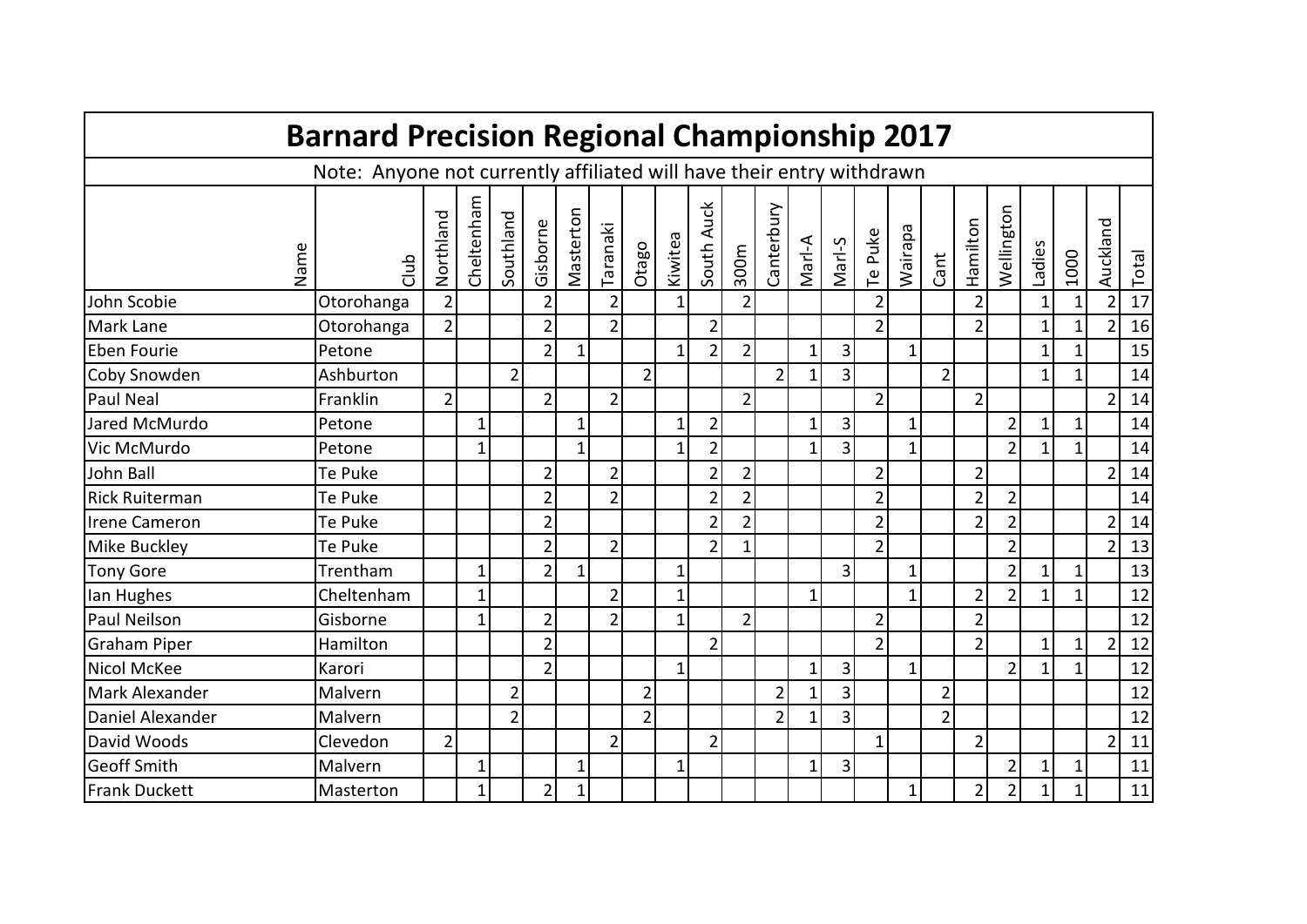| Name                   | dub       | Northland      | Cheltenham   | Southland      | Gisborne       | Masterton    | Taranaki       | Otago          | Kiwitea        | South Auck     | 300m           | Canterbury     | Marl-A       | Marl-S         | Te Puke        | Wairapa      | Cant           | Hamilton       | Wellington     | Ladies       | 1000         | Auckland       | Total            |
|------------------------|-----------|----------------|--------------|----------------|----------------|--------------|----------------|----------------|----------------|----------------|----------------|----------------|--------------|----------------|----------------|--------------|----------------|----------------|----------------|--------------|--------------|----------------|------------------|
| <b>Robbie Gichrist</b> | Oamaru    |                |              | $\overline{2}$ |                |              |                | $\overline{2}$ |                |                |                | $\overline{2}$ |              | 3              |                |              | $\overline{2}$ |                |                |              |              |                | 11               |
| <b>Barry Scott</b>     | Petone    |                | $\mathbf{1}$ |                |                |              |                |                | $\overline{1}$ |                |                |                | 1            | $\overline{3}$ |                | $\mathbf{1}$ |                |                | $\overline{2}$ | $\mathbf{1}$ | $1\vert$     |                | 11               |
| Lee Houghton           | Clevedon  | $\overline{2}$ |              |                | $\overline{2}$ |              |                |                |                |                |                |                |              |                | $\overline{2}$ |              |                | $\overline{2}$ |                |              |              | $\overline{2}$ | 10               |
| Malcom Dodson          | Kaituna   |                |              |                |                |              |                |                |                |                |                | $\overline{2}$ | 1            | 3              |                |              | 2              |                |                | $\mathbf{1}$ | $1\vert$     |                | 10               |
| Chris Kershaw          | Malvern   |                |              |                |                |              |                | 2 <sup>1</sup> |                |                |                | $\overline{2}$ |              | 3              |                |              | $\overline{2}$ |                |                |              |              |                | 10               |
| Andre Doyle            | Petone    |                | $\mathbf{1}$ |                |                | $\mathbf{1}$ |                |                | $\mathbf{1}$   |                |                |                |              | 3              |                |              |                |                | $\overline{2}$ | $\mathbf 1$  | $\mathbf 1$  |                | 10               |
| Di Collings            | Te Puke   | $\overline{2}$ |              |                | $\overline{2}$ |              |                |                |                |                |                |                |              |                | $\overline{2}$ |              |                | 2              |                | $\mathbf{1}$ | 1            |                | 10               |
| <b>Mike Collings</b>   | Te Puke   | $\overline{2}$ |              |                | $\overline{2}$ |              |                |                |                |                |                |                |              |                | $\overline{2}$ |              |                | $\overline{2}$ |                | $\mathbf{1}$ | $\mathbf{1}$ |                | 10               |
| Kevin Win              | Trentham  |                |              |                |                |              |                |                |                |                |                |                | $1\vert$     | 3 <sup>1</sup> | $\overline{2}$ |              |                |                | $\overline{2}$ | $\mathbf{1}$ | $\mathbf{1}$ |                | 10               |
| <b>Brian Graystone</b> | Ashburton |                |              | $\overline{2}$ |                |              |                | $\overline{2}$ |                |                |                | $\overline{2}$ | 1            |                |                |              | $\overline{2}$ |                |                |              |              |                | $\boldsymbol{9}$ |
| Micheal Johansen       | Gisborne  |                |              |                | $\overline{2}$ |              |                |                | $\overline{1}$ |                | $\overline{2}$ |                |              |                | $\overline{2}$ |              |                | $\overline{2}$ |                |              |              |                | 9                |
| <b>Steve Mann</b>      | Gisborne  |                |              |                | $\overline{2}$ |              |                |                | $\overline{1}$ |                | $\overline{2}$ |                |              |                | $\overline{2}$ |              |                | $\overline{2}$ |                |              |              |                | 9                |
| Rob Johansen           | Gisborne  |                |              |                | $\overline{2}$ |              |                |                | $\mathbf{1}$   |                | $\overline{2}$ |                |              |                | $\overline{2}$ |              |                | $\overline{2}$ |                |              |              |                | $\mathsf 9$      |
| David Talyor           | Gore      |                |              | $\overline{2}$ |                |              |                | $\overline{2}$ |                |                |                | $\overline{2}$ |              | 3              |                |              |                |                |                |              |              |                | 9                |
| <b>Murray Steele</b>   | Malvern   |                |              |                |                |              |                | $\overline{2}$ |                |                |                | $\overline{2}$ | 1            | 3              |                |              | $\mathbf 1$    |                |                |              |              |                | 9                |
| <b>Graeme Bolland</b>  | Petone    |                | $\mathbf{1}$ |                |                | $\mathbf 1$  |                |                | 1              |                |                |                | 1            | 3              |                | $\mathbf{1}$ |                |                |                | $\mathbf{1}$ |              |                | 9                |
| lain May               | Whangarei | $\overline{2}$ |              |                |                |              |                |                |                | $\overline{2}$ |                |                |              |                | $\mathbf{1}$   |              |                | $\overline{2}$ |                |              |              | $\overline{2}$ | 9                |
| Mike Young             | Akarana   | $\overline{2}$ |              |                |                |              | $\overline{2}$ |                |                |                |                |                |              |                |                |              |                | $\overline{2}$ |                |              |              | $\overline{2}$ | 8                |
| John Snowden           | Ashburton |                |              | $\overline{2}$ |                |              |                |                |                |                |                | $\overline{2}$ | 1            | 3 <sup>1</sup> |                |              |                |                |                |              |              |                | 8                |
| <b>Brain Hawksby</b>   | Ashburton |                |              |                |                |              |                |                |                |                |                | $\overline{2}$ | $\mathbf{1}$ | 3              |                |              | $\overline{2}$ |                |                |              |              |                | 8                |
| <b>Ken Chittock</b>    | Ashburton |                |              | $\overline{2}$ |                |              |                | $\overline{2}$ |                |                |                | $\overline{2}$ |              |                |                |              | $\overline{2}$ |                |                |              |              |                | 8                |
| John Miller            | Ashburton |                |              | $\overline{2}$ |                |              |                | $\overline{2}$ |                |                |                | $\overline{2}$ |              |                |                |              | $\overline{2}$ |                |                |              |              |                | 8                |
| John Flemming          | Ashburton |                |              |                |                |              |                |                |                |                |                | $\overline{2}$ | 1            | 3              |                |              | $\overline{2}$ |                |                |              |              |                | 8                |
| Steve Moffat           | Clevedon  | $\overline{2}$ |              |                |                |              | 2              |                |                |                |                |                |              |                | $\overline{2}$ |              |                | 2              |                |              |              |                | $\overline{8}$   |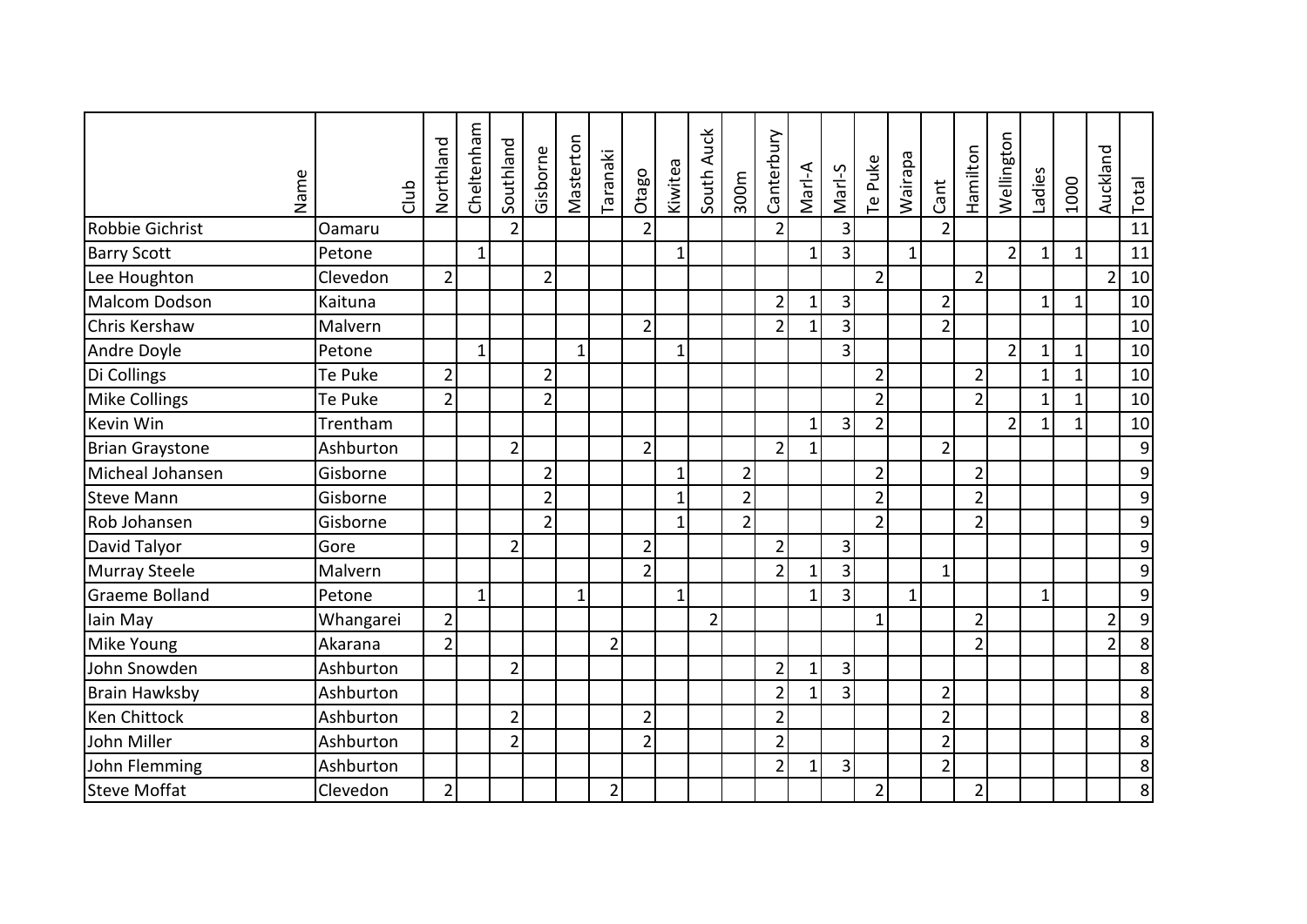| Name                  | dub        | Northland      | Cheltenham   | Southland      | Gisborne       | Masterton    | Taranaki       | Otago          | Kiwitea      | South Auck     | 300m           | Canterbury     | Marl-A       | Marl-S          | Te Puke        | Wairapa      | Cant           | Hamilton       | Wellington     | Ladies       | 1000         | Auckland       | Total          |
|-----------------------|------------|----------------|--------------|----------------|----------------|--------------|----------------|----------------|--------------|----------------|----------------|----------------|--------------|-----------------|----------------|--------------|----------------|----------------|----------------|--------------|--------------|----------------|----------------|
| <b>Bruce Millard</b>  | Clevedon   | $\overline{2}$ |              |                |                |              |                |                |              | 1              |                |                |              |                 | $\mathbf{1}$   |              |                | $\overline{2}$ |                |              |              | $\overline{2}$ | 8              |
| Shane Kapene          | Gisborne   |                |              |                | $\overline{2}$ |              |                |                |              |                | $\overline{2}$ |                |              |                 | $\overline{2}$ |              |                | $\overline{2}$ |                |              |              |                | 8              |
| Larry Meredith        | Hamilton   |                |              |                | $\overline{2}$ |              |                |                |              |                |                |                |              |                 |                |              |                | $\overline{2}$ |                | $\mathbf{1}$ | $\mathbf{1}$ | $\overline{2}$ | 8              |
| Les Marshell          | Hawkes Bay |                |              |                | $\overline{2}$ |              |                |                | 1            |                |                |                |              |                 |                | $\mathbf{1}$ |                |                | $\overline{2}$ | $\mathbf{1}$ | $\mathbf{1}$ |                | 8              |
| Clilton Whyte         | Kaituna    |                |              |                |                |              |                |                |              |                |                |                | 1            | 3               |                |              | $\overline{2}$ |                |                | $\mathbf{1}$ |              |                | 8              |
| Dave Dick             | Kaituna    |                |              |                |                |              |                |                |              |                |                |                | $\mathbf{1}$ | 3               |                |              | $\overline{2}$ |                |                | $\mathbf{1}$ | $\mathbf{1}$ |                | 8              |
| <b>Bevan Mehrtens</b> | Malvern    |                |              |                |                |              |                |                |              |                |                | $\overline{2}$ | $\mathbf{1}$ | 3               |                |              | $\overline{2}$ |                |                |              |              |                | 8              |
| Mike Chui             | Malvern    |                |              | $\overline{2}$ |                |              |                | $\overline{2}$ |              |                |                | $\overline{2}$ |              |                 |                |              | $\overline{2}$ |                |                |              |              |                | 8              |
| <b>Paul Tidswell</b>  | Taranaki   |                |              |                |                |              | $\overline{2}$ |                | $\mathbf{1}$ | $\overline{2}$ |                |                | 1            |                 |                |              |                |                |                | $1\vert$     | $\mathbf{1}$ |                | 8 <sup>1</sup> |
| Steve Bower           | Clevedon   |                |              |                |                |              | $\overline{2}$ |                |              |                |                |                |              |                 | $\mathbf{1}$   |              |                | $\overline{2}$ |                |              |              | $\overline{2}$ | $\overline{7}$ |
| <b>Brian Carter</b>   | Te Puke    | $\overline{2}$ |              |                | $\overline{2}$ |              | $\overline{2}$ |                |              |                | $\mathbf{1}$   |                |              |                 |                |              |                |                |                |              |              |                | $\overline{7}$ |
| Casey Goldsmith       | Trentham   |                |              |                | $\overline{2}$ | $\mathbf{1}$ |                |                |              |                |                |                |              |                 |                |              |                |                | $\overline{2}$ | $1\vert$     | $1\vert$     |                | $\overline{7}$ |
| Charles Watson        | Whangarei  | $\mathbf{1}$   |              |                |                |              |                |                |              | $\overline{2}$ |                |                |              |                 |                |              |                | $\overline{2}$ |                |              |              | $\overline{2}$ | $\overline{7}$ |
| <b>Martin Cook</b>    | Cheltenham |                | $\mathbf{1}$ |                |                |              |                |                | $\mathbf{1}$ |                |                |                | $\mathbf{1}$ | 3               |                |              |                |                |                |              |              |                | 6              |
| <b>Nik Chiew</b>      | Clevedon   |                |              |                |                |              | $\overline{2}$ |                |              | $\overline{2}$ |                |                |              |                 |                |              |                |                |                |              |              | $\overline{2}$ | 6              |
| <b>Makuini Moses</b>  | Franklin   |                |              |                | $\overline{2}$ |              | $\overline{2}$ |                |              |                | $\overline{2}$ |                |              |                 |                |              |                |                |                |              |              |                | 6              |
| Ross Geange           | Hamilton   |                |              |                |                |              | $\mathbf{1}$   |                |              |                |                |                |              |                 |                |              |                | $\overline{2}$ |                | $\mathbf{1}$ | $\mathbf{1}$ | $\mathbf{1}$   | 6              |
| Phil Gardner          | Kaituna    |                |              |                |                |              |                |                |              |                |                |                | $\mathbf{1}$ | 3 <sub>1</sub>  |                |              |                |                |                | $\mathbf{1}$ | $\mathbf{1}$ |                | 6              |
| Darren Swaney         | Malvern    |                |              | $\overline{2}$ |                |              |                | $\overline{2}$ |              |                |                | $\overline{2}$ |              |                 |                |              |                |                |                |              |              |                | 6              |
| Kathryn Lange         | Malvern    |                |              | $\overline{2}$ |                |              |                | $\overline{2}$ |              |                |                | $\overline{2}$ |              |                 |                |              |                |                |                |              |              |                | 6              |
| Darryl Crow           | Masterton  |                |              |                |                |              |                |                | 1            |                |                |                |              | 3               |                |              |                |                | $\overline{2}$ |              |              |                | 6              |
| John McLaren          | Masterton  |                |              |                |                | $\mathbf{1}$ |                |                | $\mathbf{1}$ |                |                |                |              |                 |                | $1\vert$     |                |                | $\mathbf{1}$   | $1\vert$     | 1            |                | 6              |
| <b>Bruce Plant</b>    | Oamaru     |                |              | $\overline{2}$ |                |              |                | $\overline{2}$ |              |                |                | $\overline{2}$ |              |                 |                |              |                |                |                |              |              |                | 6              |
| Anita Benbrook        | Petone     |                |              |                |                |              |                |                | 1            |                |                |                |              | $\vert 3 \vert$ |                |              |                |                |                | $1\vert$     | $\mathbf{1}$ |                | 6              |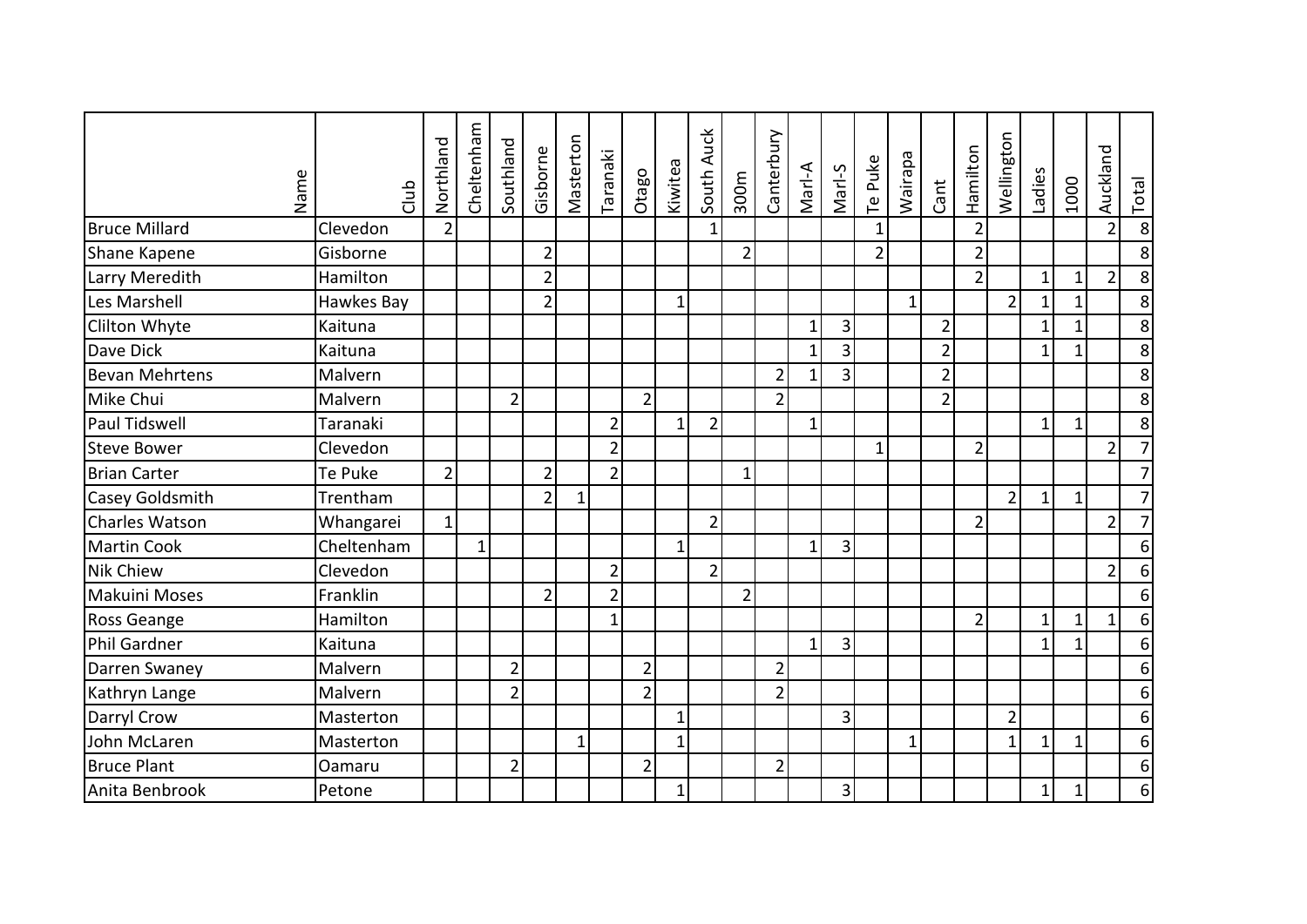| Name                     | dub        | Northland      | Cheltenham   | Southland      | Gisborne | Masterton    | Taranaki       | Otago          | Kiwitea      | South Auck     | 300m     | Canterbury     | Marl-A       | Marl-S         | Te Puke        | <b>Wairapa</b> | Cant           | Hamilton       | Wellington     | Ladies       | 1000         | Auckland       | Total          |
|--------------------------|------------|----------------|--------------|----------------|----------|--------------|----------------|----------------|--------------|----------------|----------|----------------|--------------|----------------|----------------|----------------|----------------|----------------|----------------|--------------|--------------|----------------|----------------|
| Rob May                  | Petone     |                |              |                |          |              |                |                | $\mathbf{1}$ |                |          |                |              | $\overline{3}$ |                |                |                |                |                | $\mathbf{1}$ | $1\vert$     |                | 6              |
| Alan Drake               | Taranaki   |                |              |                |          |              | $\overline{2}$ |                | 1            | $\overline{2}$ |          |                | $\mathbf{1}$ |                |                |                |                |                |                |              |              |                | 6              |
| <b>Bridget Hutchings</b> | Te Puke    |                |              |                |          |              |                |                |              |                |          |                |              |                | $\overline{2}$ |                |                | $\overline{2}$ |                |              |              | $\overline{2}$ | 6              |
| Stuart Cameron           | Te Puke    |                |              |                |          |              |                |                |              |                |          |                |              |                | $\overline{2}$ |                |                | $\overline{2}$ |                |              |              | $\overline{2}$ | 6              |
| Ivan Hastings            | Te Puke    |                |              |                |          |              | $\overline{2}$ |                |              | $\overline{2}$ |          |                |              |                | $\overline{2}$ |                |                |                |                |              |              |                | 6              |
| Rob Kerridge             | Te Puke    |                |              |                |          |              |                |                |              |                |          |                |              |                | $\overline{2}$ |                |                |                | $\overline{2}$ | $\mathbf{1}$ | $\mathbf{1}$ |                | 6              |
| <b>Ross Mason</b>        | Trentham   |                |              |                |          |              |                |                |              |                |          |                | 1            | 3              |                |                |                |                | $\mathbf{1}$   |              | $\mathbf{1}$ |                | 6              |
| Kirihi Mckee             | Karori     |                |              |                |          |              |                |                |              |                |          |                |              |                |                | $\mathbf{1}$   |                |                | $\overline{2}$ | $\mathbf{1}$ | $\mathbf{1}$ |                | 5              |
| <b>Steve Flanagan</b>    | Karori     |                |              |                |          |              |                |                |              |                |          |                |              |                |                | $\mathbf{1}$   |                |                | $\overline{2}$ | $\mathbf{1}$ | $\mathbf{1}$ |                | 5              |
| Karyn Flanagan           | Karori     |                |              |                |          |              |                |                |              |                |          |                |              |                |                | $\mathbf 1$    |                |                | $\overline{2}$ | $\mathbf 1$  | 1            |                | 5              |
| Owen Whiteman            | Masterton  |                | $\mathbf{1}$ |                |          | $\mathbf{1}$ |                |                | $\mathbf{1}$ |                |          |                |              |                |                | $\mathbf{1}$   |                |                |                |              | 1            |                | 5              |
| <b>Karl Valpy</b>        | Oamaru     |                |              |                |          |              |                | $\overline{2}$ |              |                |          | $\mathbf{1}$   |              |                |                |                | $\overline{2}$ |                |                |              |              |                | 5              |
| <b>Barry Geange</b>      | Otorohanga |                |              |                |          |              | $\overline{2}$ |                |              | $\overline{2}$ |          |                |              |                |                |                |                | 1              |                |              |              |                | 5              |
| Jon Phillips             | Petone     |                | $\mathbf{1}$ |                |          |              |                |                |              |                |          |                |              | 3              |                |                |                |                | $\mathbf{1}$   |              |              |                | $\overline{5}$ |
| Callum Beardlee          | Petone     |                | $\mathbf 1$  |                |          |              |                |                |              |                |          |                |              | 3              |                |                |                |                |                | $\mathbf{1}$ |              |                | 5              |
| Alan Dickson             | Te Puke    |                |              |                |          |              |                |                |              | $\overline{2}$ | $1\vert$ |                |              |                |                |                |                | $\overline{2}$ |                |              |              |                | 5              |
| Kevin Hooper             | Ashburton  |                |              | $\overline{2}$ |          |              |                |                |              |                |          |                |              |                |                |                | $\overline{2}$ |                |                |              |              |                | 4              |
| Megan Snowden            | Ashburton  |                |              |                |          |              |                |                |              |                |          |                | $\mathbf{1}$ | 3              |                |                |                |                |                |              |              |                | 4              |
| <b>Gareth Morris</b>     | Clevedon   | $\overline{2}$ |              |                |          |              |                |                |              |                |          |                |              |                |                |                |                |                |                |              |              | $\overline{2}$ | 4              |
| Herman Jarsen van Vuuren | Kaituna    |                |              |                |          |              |                |                |              |                |          |                | 1            | 3              |                |                |                |                |                |              |              |                | 4              |
| Morris Subritsky         | Karori     |                |              |                |          | 1            |                |                |              |                |          |                |              |                |                | 1              |                |                | $\overline{2}$ |              |              |                | 4              |
| <b>Greame Cook</b>       | Karori     |                |              |                |          |              |                |                |              |                |          |                |              |                |                | $\mathbf{1}$   |                |                | $\overline{2}$ | $\mathbf{1}$ |              |                | 4              |
| Charlie Ledbrook         | Malvern    |                |              | $\overline{2}$ |          |              |                |                |              |                |          | $\overline{2}$ |              |                |                |                |                |                |                |              |              |                | 4              |
| <b>Rod Fairlie</b>       | Malvern    |                |              |                |          |              |                | $\overline{2}$ |              |                |          | $\overline{2}$ |              |                |                |                |                |                |                |              |              |                | 4              |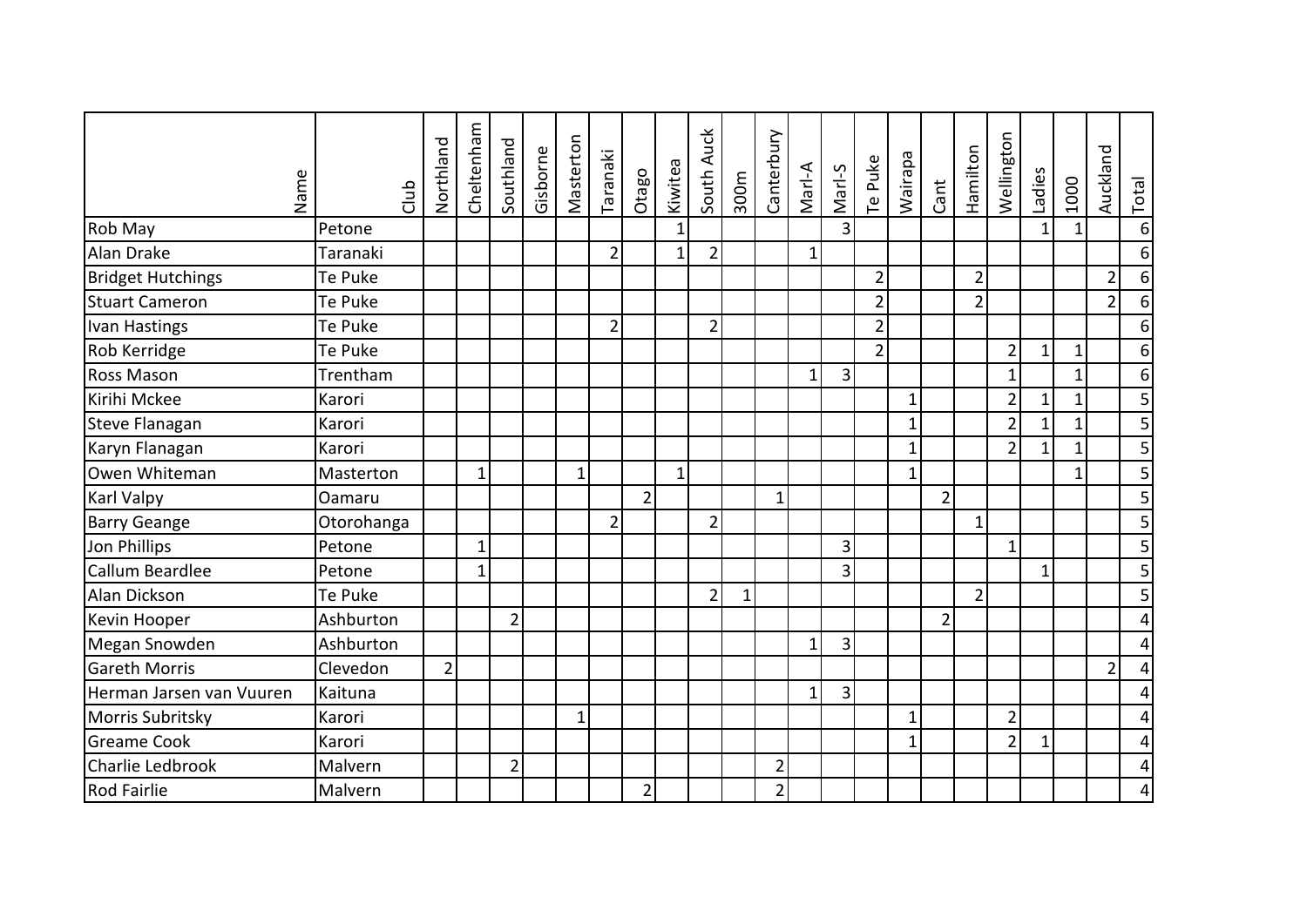| Name                   | dub        | Northland | Cheltenham   | Southland      | Gisborne       | Masterton   | Taranaki       | Otago          | Kiwitea      | South Auck     | 300m | Canterbury     | Marl-A   | Marl-S         | Te Puke     | <b>Wairapa</b> | Cant           | Hamilton       | Wellington     | Ladies       | 1000         | Auckland       | Total                   |
|------------------------|------------|-----------|--------------|----------------|----------------|-------------|----------------|----------------|--------------|----------------|------|----------------|----------|----------------|-------------|----------------|----------------|----------------|----------------|--------------|--------------|----------------|-------------------------|
| <b>Richard Rowland</b> | Malvern    |           |              |                |                |             |                |                |              |                |      |                | $1\vert$ | $\overline{3}$ |             |                |                |                |                |              |              |                | $\overline{4}$          |
| <b>Chris Brown</b>     | Malvern    |           |              |                |                |             |                | $\overline{2}$ |              |                |      | $\overline{2}$ |          |                |             |                |                |                |                |              |              |                | 4                       |
| <b>Steve Goodwin</b>   | Otorohanga |           |              | $\overline{2}$ |                |             | $\overline{2}$ |                |              |                |      |                |          |                |             |                |                |                |                |              |              |                | 4                       |
| Dan Hack               | Otorohanga |           |              |                |                |             | $\overline{2}$ |                |              | $\overline{2}$ |      |                |          |                |             |                |                |                |                |              |              |                | 4                       |
| Dave Miller            | Otorohanga |           |              |                |                |             | $\overline{2}$ |                |              | $\overline{2}$ |      |                |          |                |             |                |                |                |                |              |              |                | 4                       |
| Helen Frieman          | Petone     |           |              |                |                |             |                |                |              |                |      |                |          | $\overline{2}$ |             |                |                |                | $\overline{2}$ |              |              |                | 4                       |
| Amy Hatcher            | Trentham   |           | $\mathbf{1}$ |                |                | $\mathbf 1$ |                |                | $\mathbf{1}$ |                |      |                | 1        |                |             |                |                |                |                |              |              |                | 4                       |
| John Whiteman          | Trentham   |           |              |                |                |             |                |                |              |                |      |                |          |                |             |                |                |                | $\overline{2}$ | $\mathbf{1}$ | $\mathbf{1}$ |                | 4                       |
| Johan du Toit          | Clevedon   |           |              |                |                |             |                |                |              |                |      |                |          |                |             |                |                |                |                |              | 1            | $\overline{2}$ | 3                       |
| Dean Fincham           | Hawkes Bay |           |              |                | $\overline{2}$ |             |                |                | $\mathbf{1}$ |                |      |                |          |                |             |                |                |                |                |              |              |                | $\overline{3}$          |
| Craig Hunt             | Karori     |           |              |                |                |             |                |                |              |                |      |                |          |                |             |                |                |                | $\overline{2}$ | $\mathbf{1}$ |              |                | 3                       |
| Alan White             | Malvern    |           |              |                |                |             |                |                |              |                |      | $\mathbf{1}$   |          |                |             |                | $\overline{2}$ |                |                |              |              |                | $\overline{3}$          |
| Dave Millar            | Otorohanga |           |              |                |                |             |                |                |              |                |      |                |          |                | $\mathbf 1$ |                |                | $\overline{2}$ |                |              |              |                | $\mathbf{3}$            |
| Micheal Shearer        | Petone     |           |              |                |                |             |                |                | $\mathbf{1}$ |                |      |                |          |                |             |                |                |                | $\mathbf{1}$   | $\mathbf 1$  |              |                | $\overline{3}$          |
| Fiona Breadslee        | Petone     |           |              |                |                | $\mathbf 1$ |                |                |              |                |      |                |          |                |             |                |                |                |                | $\mathbf{1}$ | 1            |                | $\overline{3}$          |
| John Mills             | Cheltenham |           | $\mathbf 1$  |                |                |             |                |                | 1            |                |      |                |          |                |             |                |                |                |                | $\mathbf{1}$ |              |                | $\overline{\mathbf{3}}$ |
| <b>Paul Summers</b>    | Cheltenham |           | $\mathbf{1}$ |                |                |             |                |                | $\mathbf{1}$ |                |      |                |          |                |             |                |                |                |                |              |              |                | $\overline{2}$          |
| <b>Stephen Howl</b>    | Cheltenham |           | $\mathbf{1}$ |                |                |             |                |                | 1            |                |      |                |          |                |             |                |                |                |                |              |              |                | $\overline{2}$          |
| <b>Martin Tukiri</b>   | Clevedon   |           |              |                |                |             |                |                |              |                |      |                |          |                |             |                |                |                |                |              |              | $\overline{2}$ | $\overline{2}$          |
| Simon McAvinue         | Clevedon   |           |              |                |                |             |                |                |              |                |      |                |          |                |             |                |                |                |                |              |              | $\overline{2}$ | $\overline{2}$          |
| Andrew Speed           | Clevedon   |           |              |                |                |             |                |                |              |                |      |                |          |                |             |                |                |                |                |              |              | $\overline{2}$ | $\overline{2}$          |
| <b>Reece Leite</b>     | Clevedon   |           |              |                |                |             |                |                |              |                |      |                |          |                |             |                |                |                |                |              |              | $\overline{2}$ | $\overline{2}$          |
| <b>Ray Salter</b>      | Clevedon   |           |              |                |                |             |                |                |              |                |      |                |          |                |             |                |                |                |                |              |              | $\overline{2}$ | $\overline{2}$          |
| Bennie Durand          | Clevedon   |           |              |                |                |             |                |                |              |                |      |                |          |                |             |                |                |                |                |              |              | $\overline{2}$ | $\overline{2}$          |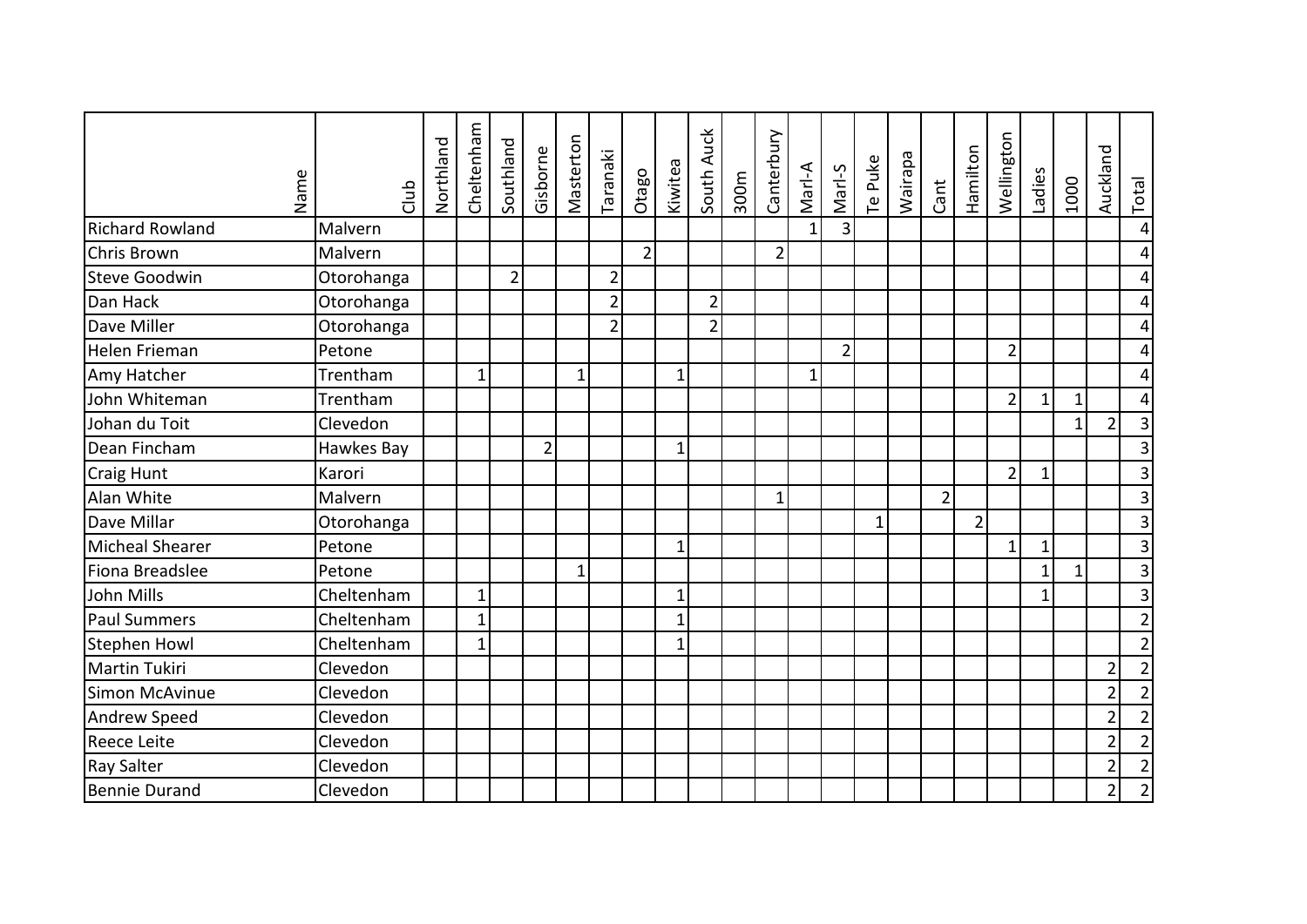| Name                  | dub          | Northland      | Cheltenham | Southland      | Gisborne       | Masterton | Taranaki       | Otago          | Kiwitea      | South Auck | 300m | Canterbury     | Marl-A       | Marl-S | Te Puke | Wairapa | Cant | Hamilton       | Wellington     | Ladies       | 1000         | Auckland       | <b>Total</b>   |
|-----------------------|--------------|----------------|------------|----------------|----------------|-----------|----------------|----------------|--------------|------------|------|----------------|--------------|--------|---------|---------|------|----------------|----------------|--------------|--------------|----------------|----------------|
| Ken Wilcox            | Clevedon     |                |            |                |                |           |                |                |              |            |      |                |              |        |         |         |      |                |                |              |              | $\overline{2}$ | $\overline{2}$ |
| Paul Hoffman          | Gisborne     |                |            |                |                |           |                |                |              |            |      |                |              |        |         |         |      | $\overline{2}$ |                |              |              |                | $\overline{2}$ |
| Jan Mylinski          | Gisborne     |                |            |                | $\overline{2}$ |           |                |                |              |            |      |                |              |        |         |         |      |                |                |              |              |                | $\overline{2}$ |
| <b>Bob Gordon</b>     | Hawkes Bay   |                |            |                |                |           |                |                |              |            |      |                |              |        |         |         |      |                | $\overline{2}$ |              |              |                | $\overline{2}$ |
| <b>Brian Lindsey</b>  | Hawkes Bay   |                |            |                | $\overline{2}$ |           |                |                |              |            |      |                |              |        |         |         |      |                |                |              |              |                | $\overline{2}$ |
| Stephen Redpath       | Invercargill |                |            | $\overline{2}$ |                |           |                |                |              |            |      |                |              |        |         |         |      |                |                |              |              |                | $\overline{2}$ |
| <b>Robert Halford</b> | Invercargill |                |            | $\overline{2}$ |                |           |                |                |              |            |      |                |              |        |         |         |      |                |                |              |              |                | $\overline{2}$ |
| John Sutherland       | Invercargill |                |            | $\overline{2}$ |                |           |                |                |              |            |      |                |              |        |         |         |      |                |                |              |              |                | $\overline{2}$ |
| <b>Noel Paterson</b>  | Invercargill |                |            | $\overline{2}$ |                |           |                |                |              |            |      |                |              |        |         |         |      |                |                |              |              |                | $\overline{2}$ |
| David Halford         | Invercargill |                |            | $\overline{2}$ |                |           |                |                |              |            |      |                |              |        |         |         |      |                |                |              |              |                | $\overline{2}$ |
| Chris Burgess         | Kaituna      |                |            |                |                |           |                |                |              |            |      |                |              |        |         |         |      |                |                | $\mathbf{1}$ | 1            |                | 2              |
| Ern Schuch            | Karori       |                |            |                |                |           |                |                |              |            |      |                |              |        |         |         |      |                |                | $\mathbf{1}$ | $\mathbf{1}$ |                | $\overline{2}$ |
| Murray Cook           | Malvern      |                |            |                |                |           |                | $\overline{2}$ |              |            |      |                |              |        |         |         |      |                |                |              |              |                | $\overline{2}$ |
| Dan Swaney (Jnr)      | Malvern      |                |            |                |                |           |                |                |              |            |      | $\overline{2}$ |              |        |         |         |      |                |                |              |              |                | $\overline{2}$ |
| lan Stirling          | Otorohanga   |                |            |                |                |           | $\overline{2}$ |                |              |            |      |                |              |        |         |         |      |                |                |              |              |                | $\overline{2}$ |
| <b>Bob Andrews</b>    | Petone       |                |            |                |                |           |                |                |              |            |      |                |              |        |         |         |      |                | 1              | 1            |              |                | $\overline{2}$ |
| <b>Ewan Cormack</b>   | Petone       |                |            |                |                |           |                |                | $\mathbf{1}$ |            |      |                |              |        |         |         |      |                |                | $\mathbf{1}$ |              |                | $\overline{2}$ |
| Kieran Crickmar       | Petone       |                |            |                |                |           |                |                | $\mathbf{1}$ |            |      |                | $\mathbf{1}$ |        |         |         |      |                |                |              |              |                | $\overline{2}$ |
| Semih Dikmenli        | Trentham     |                |            |                |                |           |                |                |              |            |      |                |              |        |         |         |      |                | 1              | $\mathbf 1$  |              |                | $\overline{2}$ |
| <b>Bruce O'Brein</b>  | Whangarei    | $\overline{2}$ |            |                |                |           |                |                |              |            |      |                |              |        |         |         |      |                |                |              |              |                | $\overline{2}$ |
| Peter Tyler           | Whangarei    | $\overline{2}$ |            |                |                |           |                |                |              |            |      |                |              |        |         |         |      |                |                |              |              |                | $\overline{2}$ |
| Fred Webber           | Whangarei    | $\overline{2}$ |            |                |                |           |                |                |              |            |      |                |              |        |         |         |      |                |                |              |              |                | $\overline{2}$ |
| John Churches         | Whangarei    | $\overline{2}$ |            |                |                |           |                |                |              |            |      |                |              |        |         |         |      |                |                |              |              |                | $\overline{2}$ |
| Jo Fisher             | Whangarei    | $\overline{2}$ |            |                |                |           |                |                |              |            |      |                |              |        |         |         |      |                |                |              |              |                | $\overline{2}$ |